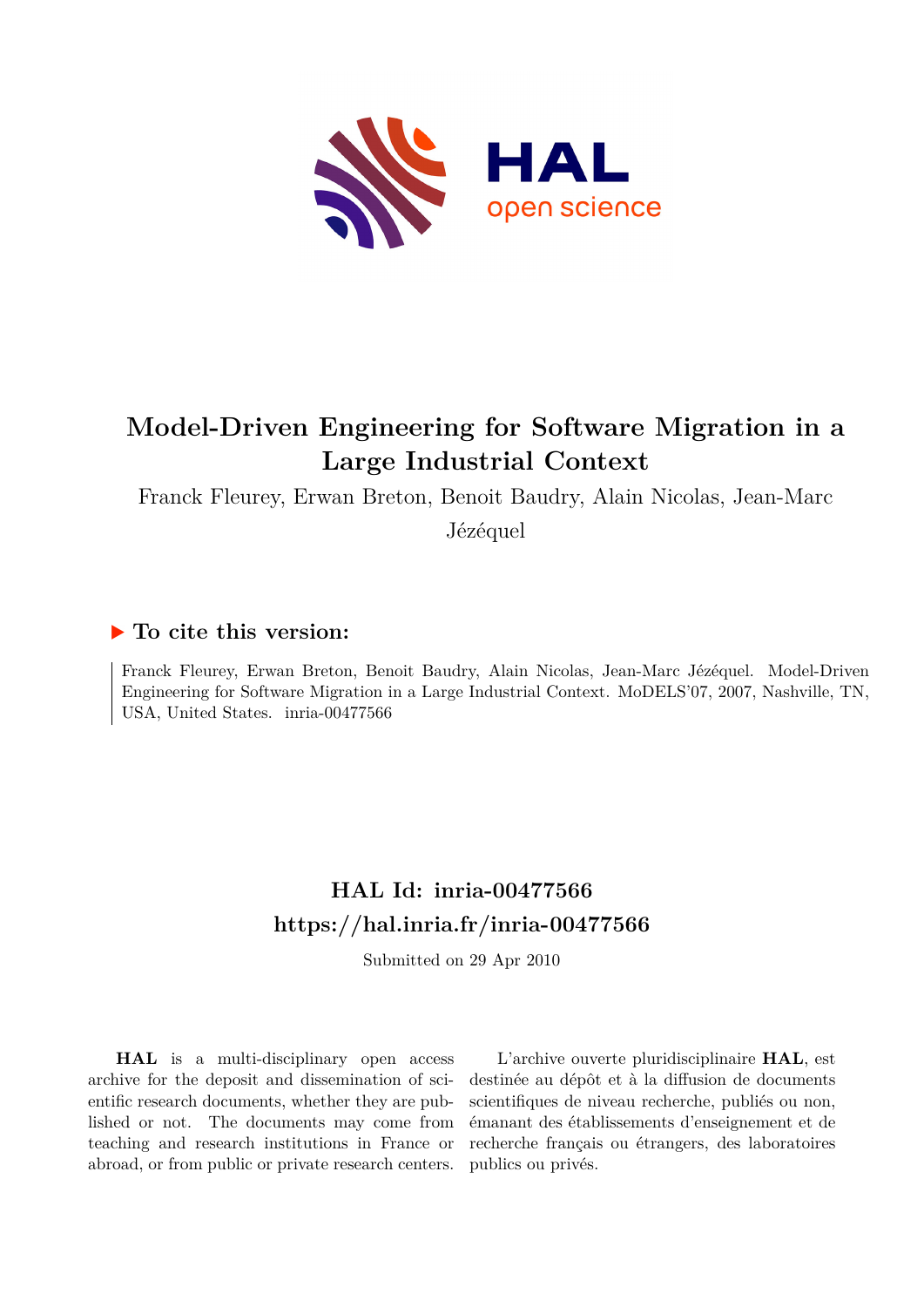## **Model-Driven Engineering for Software Migration in a Large Industrial Context**

Franck Fleurey<sup>1,2</sup>, Erwan Breton<sup>2</sup>, Benoit Baudry<sup>1</sup>, Alain Nicolas<sup>2</sup>, and Jean-Marc Jézéquel<sup>1</sup>

> <sup>1</sup> IRISA/INRIA, Rennes, France *{*ffleurey, bbaudry, jezequel*}*@irisa.fr <sup>2</sup> Sodifrance, Nantes, France *{*ebreton, anicolas*}*@sodifrance.fr

**Abstract.** As development techniques, paradigms and platforms evolve far more quickly than domain applications, software modernization and migration, is a constant challenge to software engineers. For more than ten years now, the Sodifrance company has been intensively using Model-Driven Engineering (MDE) for both development and migration projects. In this paper we report on the use of MDE as an efficient, flexible and reliable approach for a migration process (reverse-engineering, transformation and code generation). Moreover, we discuss how MDE is economically profitable and is cost-effective over the migration through out-sourced manual re-development. The paper is illustrated with the migration of a large-scale banking system from Mainframe to J2EE.

#### **1 Introduction**

Positioned from the mid 80's on IT servicies dedicated to Banks and Insurance Companies, Sodifrance has developed a strong legacy modernization expertise based on software solutions to industrialize transformation projects. Since 1994, Sodifrance has adopted and promoted model-driven engineering (MDE) approaches for modernization projects. It has industrialized model-driven techniques for reverse-engineering, code analysis and transformation and for representing and manipulating information systems. These solutions allow the company to propose efficient and profitable solutions for migration and modernization of software legacy systems.

In this paper we first present an original model-driven process, developed at Sodifrance, for software migration. This process includes automatic analysis of the existing code, reverse engineering of abstract high-level models, model transformation to target platform models and code generation. We detail the different meta-models and transformations that are produced for the automation of these steps. We also discuss what artefacts can be directly reused and which ones need to be adapted from one project to another. Sodifrance has developed a tool suite for model manipulation called Model-In-Action (MIA) that is used as a basis for automating the migration.

G. Engels et al. (Eds.): MoDELS 2007, LNCS 4735, pp. 482[–497,](#page-16-0) 2007.

<sup>-</sup>c Springer-Verlag Berlin Heidelberg 2007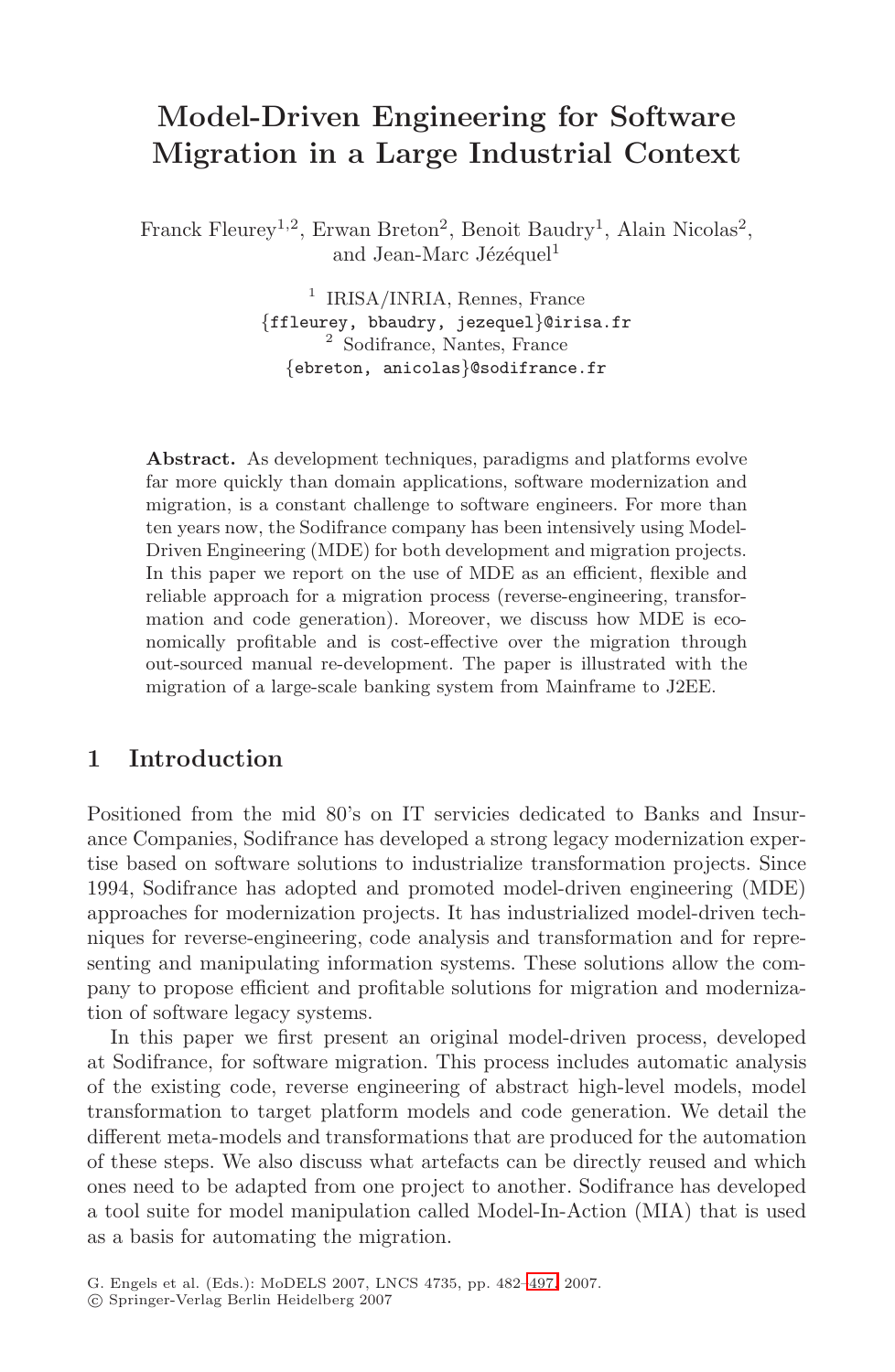A second contribution of this paper is an industrial feedback on the benefits and issues of MDE for migration. First, we present data for a migration project of a large-scale banking system from Mainframe to J2EE. These data are used to discuss the improvements with respect to efficiency, flexibility and reliability that are introduced with a model-driven solution migration. Moreover, we compare MDE and complete manual re-development, and discuss how MDE is economically profitable and is cost-effective.

### **2 Model-Driven Migration Process**

The constant evolution of software technology leads to continuous migrations of software components. These projects may be motivated by different reasons such as the obsolescence of a technology, the pressure of users, or the need to build a single coherant information system when merging companies. Most of the time software migration is achieved through the full re-developement of the legacy application. Model-driven software developement offers an oportunity for increasing the automation in software migration.

The full automation of migration is difficult to achieve not only because of the distance between the legacy platform and the new platform but also in order to ensure the quality of the new application. Most of the time, the objective of migration is not to simply "compile" the legacy application to a new platform but to create a new version of the application using state of the art development techniques. This is necessary to ensure the maintainability of the new application and to leverage the latest technologies in terms of graphical user interfaces, distribution and mobility.

In the following, section 2.1 first presents the general process developed by Sodifrance for model-driven migration, section 2.2 discusses the automation of the process and section 2.3 details how this process is adapted in practice along the phases of a migration project.

#### **2.1 Migration General Process**

Figure 1 presents the general process developed by Sodifrance for model-driven migration. This process is mainly divided in four steps.

The first step is the parsing of the code of the legacy application, to build a complete model of the code of the application. This step can be divided into two stages: first a parser builds an abstract syntax tree from the code and, then this syntax tree is processed by a transformation to build an actual model that conforms to the meta-model of the legacy language. During the second stage, all the symbols such as types, variables or function calls are resolved and properly bound to the appropriate model elements. This is a necessary step to allow for a efficient analysis of the legacy system. The meta-model denoted *L* on figure 1 corresponds to the meta-model of the legacy application implementation language.

The second step is a reverse-engineering from the code model to a platform independent model. The role of this step is to abstract high-level views from the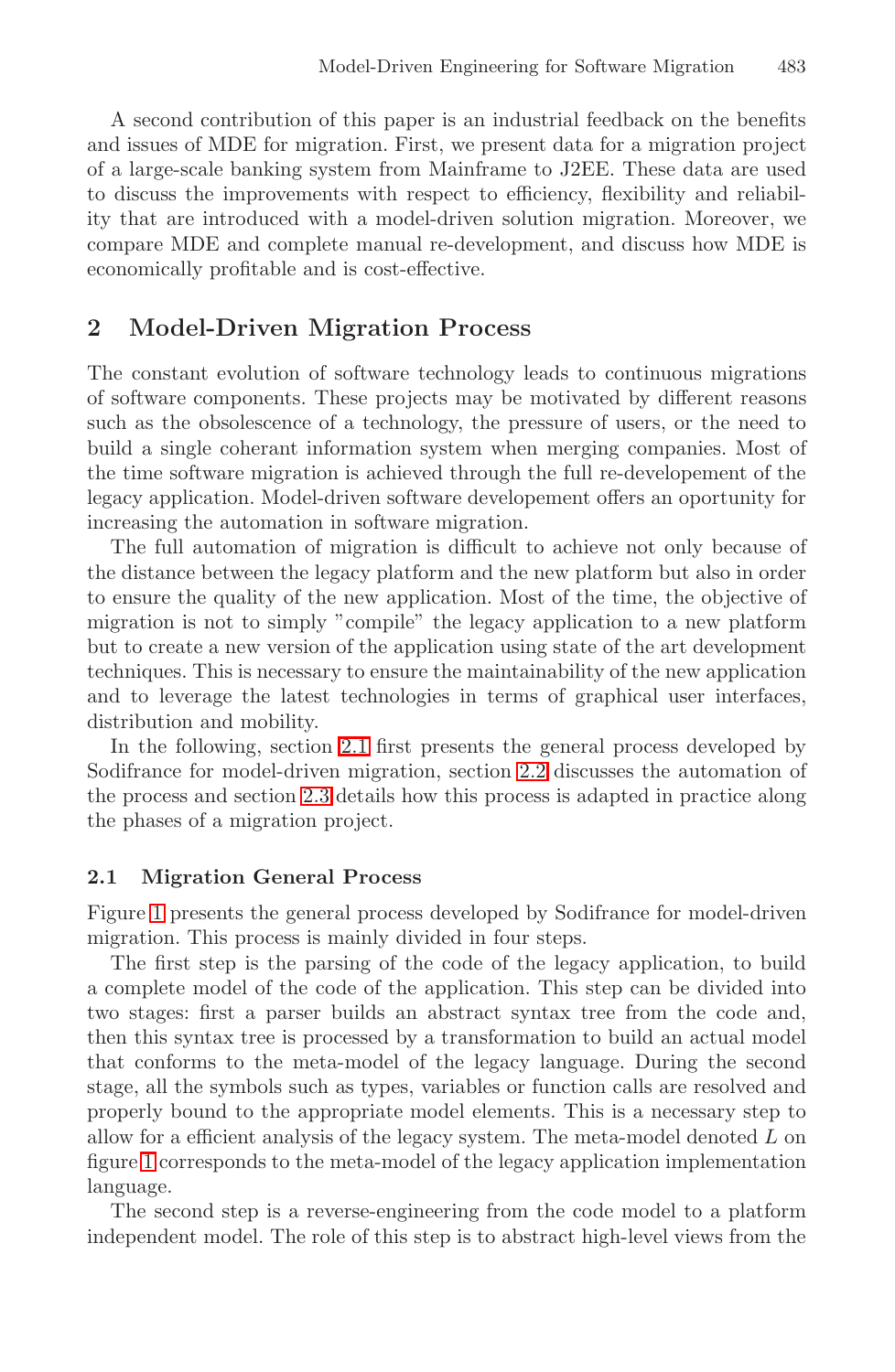

**Fig. 1.** Model-driven migration priciple

model of the code. This step is implemented by model transformations from the legacy language meta-model (*L*) to a pivot meta-model. The pivot meta-model used by Sodifrance is a platform independent meta-model called ANT which contains packages to represent:

- **–** Static data structures (close to the UML class diagram).
- **–** Actions and algorithms (it includes an imperative action language).
- **–** Graphical user interfaces and widgets.
- **–** Application navigation.

The navigation is the most high level view of the ANT meta-model. Figure 2 shows an excerpt of this meta-model. It connects dialog elements which correspond to GUI forms, transitions between forms and their GUI events with operations in the class model.

All ANT views have to be created through model transformations from the model of the code of the legacy application. In order to be able to create highlevel views, such as a model of the graphical user interface of the legacy application, the model transformations have to rely on a knowledge of the libraries of the legacy platform and on coding conventions (or code patterns introduced by tools) that were used during the development of the legacy application. This is the reason why, even if the legacy platforms for several migration projects are similar, the legacy code must be carefully studied in order to properly adapt the migration tools to every single project.

The third step is the transformation of the ANT model into a platform specific model of the application. This step is implemented using model transformations from the ANT meta-model to the UML meta-model. These transformations are design transformations which refine the platform independant views of the pivot model to fit the target platform. Again at this stage, it is important to adapt the transformation to meet the requirements of every customer. This issue is discussed with more details and illustrated on a specific project in section 4.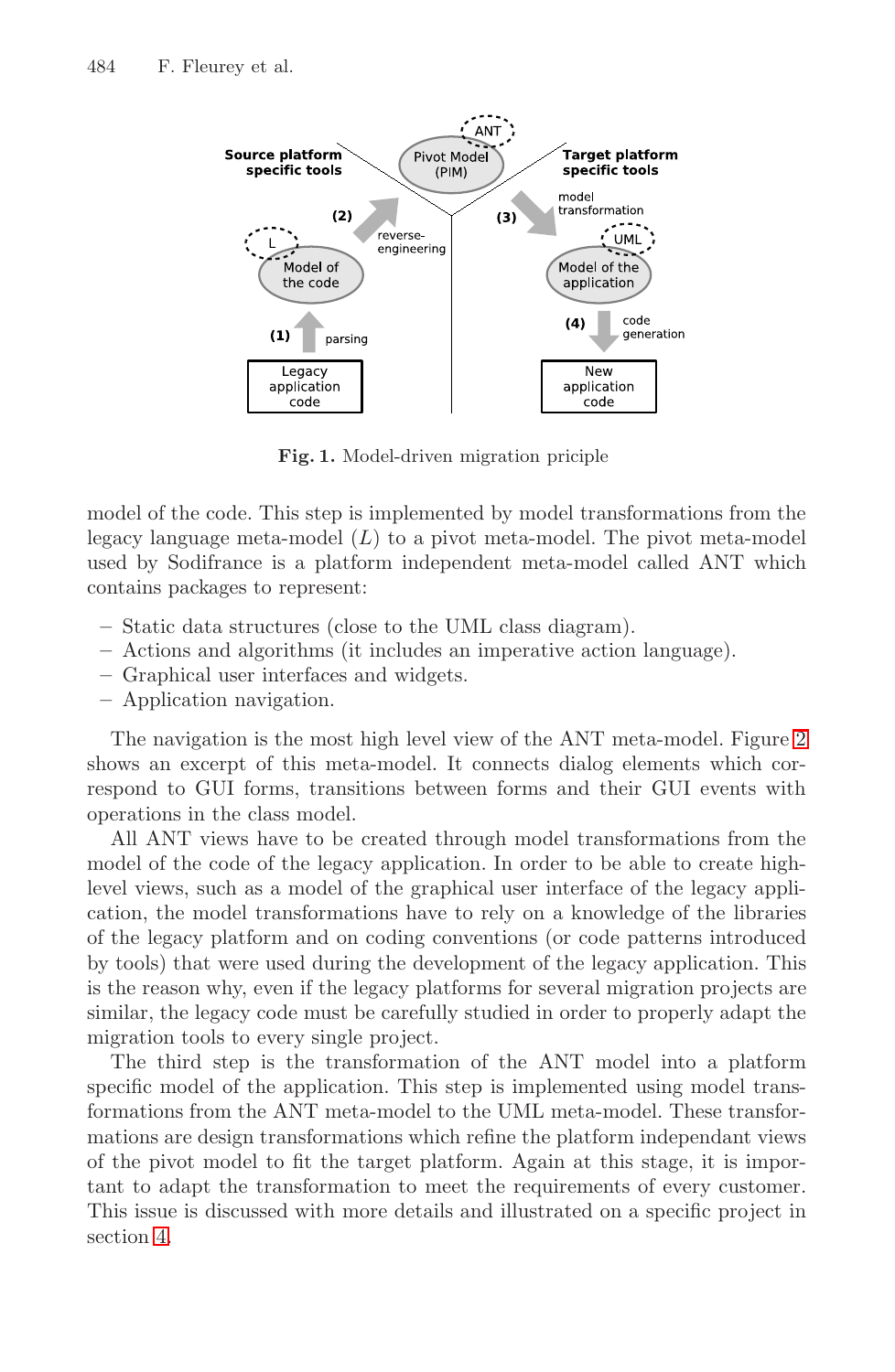

**Fig. 2.** Excerpt of the ANT navigation meta-model

The last step is the generation of the code of the new application from the platform specific model. To implement this step, Sodifrance uses template-based text generation tools in order to be able to easily customize code generation acording to the customers requirements. The specific tools used by Sodifrance for the implementation of model-transformations and code generation are presented section 3.

#### **2.2 Automation in the Migration Process**

To reduce the cost of migration the goal is to achieve an optimum automation in the migration process. However, this should not impact the quality in terms of design, performances or maintainability of the resulting application. Since the legacy application is fully-executable and the target platform is usually powerful enough, one could argue that the migration should be completely automated. It is theoretically possible: it would be the equivalent of writing a compiler for the legacy language that targets the new platform.

However, as stated in the previous section, migration, and especially in the context of modernization, is more than just creating an executable version of the application on top of the new platform. The goal is to design the application for the new platform in order to make it more efficient, more reliable, easier to maintain or easier to extend than the legacy application. In practice this means that the new code should respect the coding standards and best practices of the target platform languages, it should take into account the specific requirements related to the software development process used by the customer company, there should be models for the new application, etc.

In the migration process implemented by Sodifrance the first two steps (as presented on figure 1) are usually completely automated, i.e. all the information from the legacy system is represented in the pivot model. This is to concentrate the manual effort on the transformation from the pivot model to the new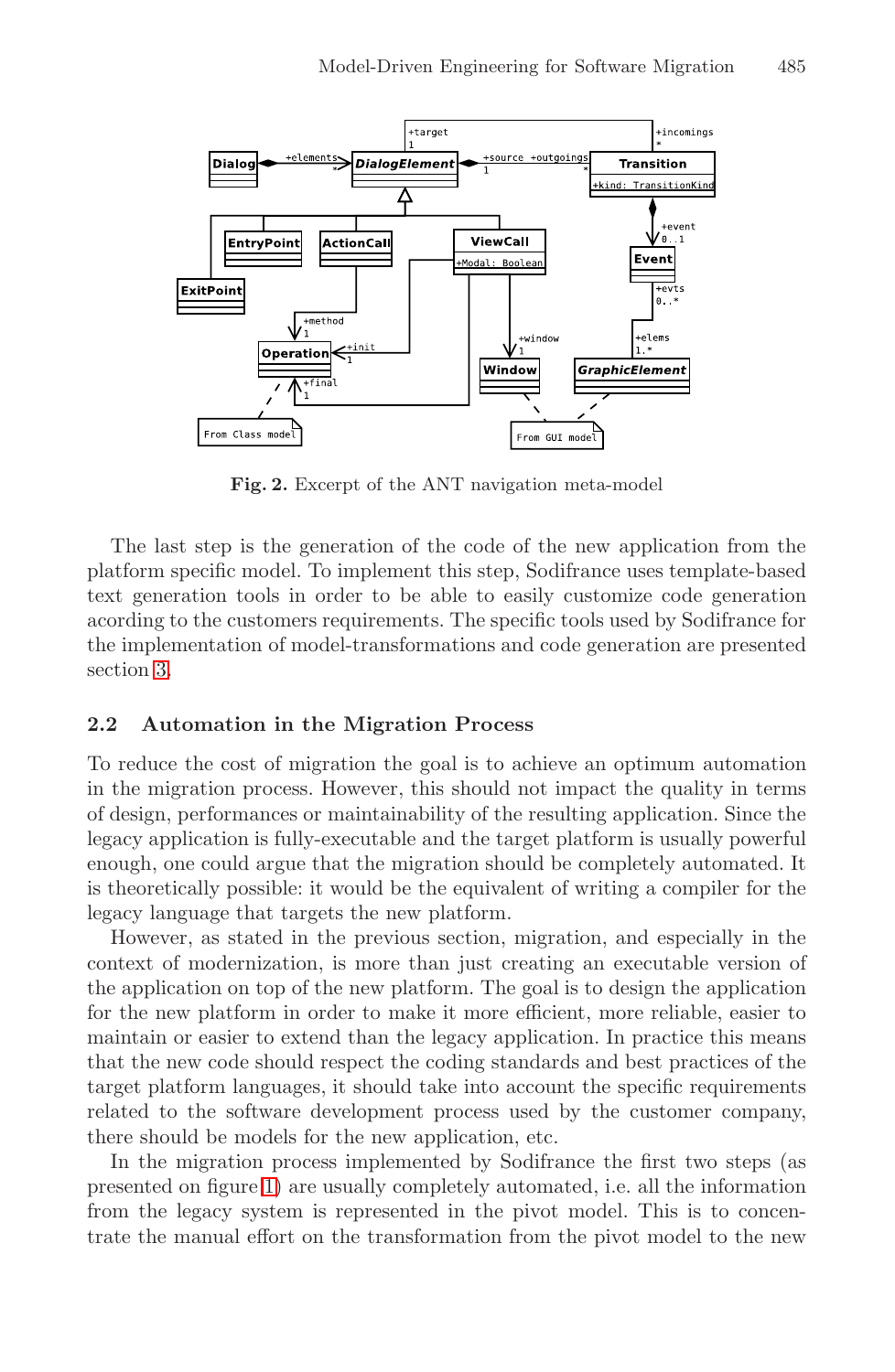

**Fig. 3.** Model-driven migration project phases

application and avoid having to deal manually with the legacy code as a whole. If some elements of the legacy code cannot fit properly in the pivot model, these elements are captured as notes or tags and presented to the developer when the corresponding parts of the application are transformed or generated.

To maximize the efficiency of the migration process, the tasks that are left to the developer have to be clearly identified and the developer should be provided with all the information he or she needs. This is taken into account in the design of the transformations and code generators. For example in the case of a Java code generator, *T ODO* directives can be generated for every piece of code that requires manual inspection, re-factoring or completion. This *T ODO* directive can contain the kind of work that has to be done and references to the model elements that are relevant to it. The *T ODO* directives are summarized into a task list which gives the developer a clear view of what has to be done.

#### **2.3 Migration Project Phases**

Prior to the actual migration and implementation of the new application, the design, the implementation and the validation of a project specific migration process must be completed. This includes the parsing of legacy languages, reverse engineering transformations, high-level design of the new application and mappings between the structures of the legacy application and the concepts of the target platform. All these tasks require some effort due to their complexity and their overall influence on the migration project. In the project structure used by Sodifrance, as represented on figure 3, there are three project phases before the actual migration can start.

The first phase represented on figure 3 is a technical analysis. Its objective is to study the legacy platform, define the target platform and specify the tools that are needed by the migration process. This phase is crucial for the migration project. It is used to estimate the effort that would be required for the development of the tools and the total effort that would be required for the migration. At the end of the technical study a total contractual price is proposed to the customer. During the technical study a small component of the legacy application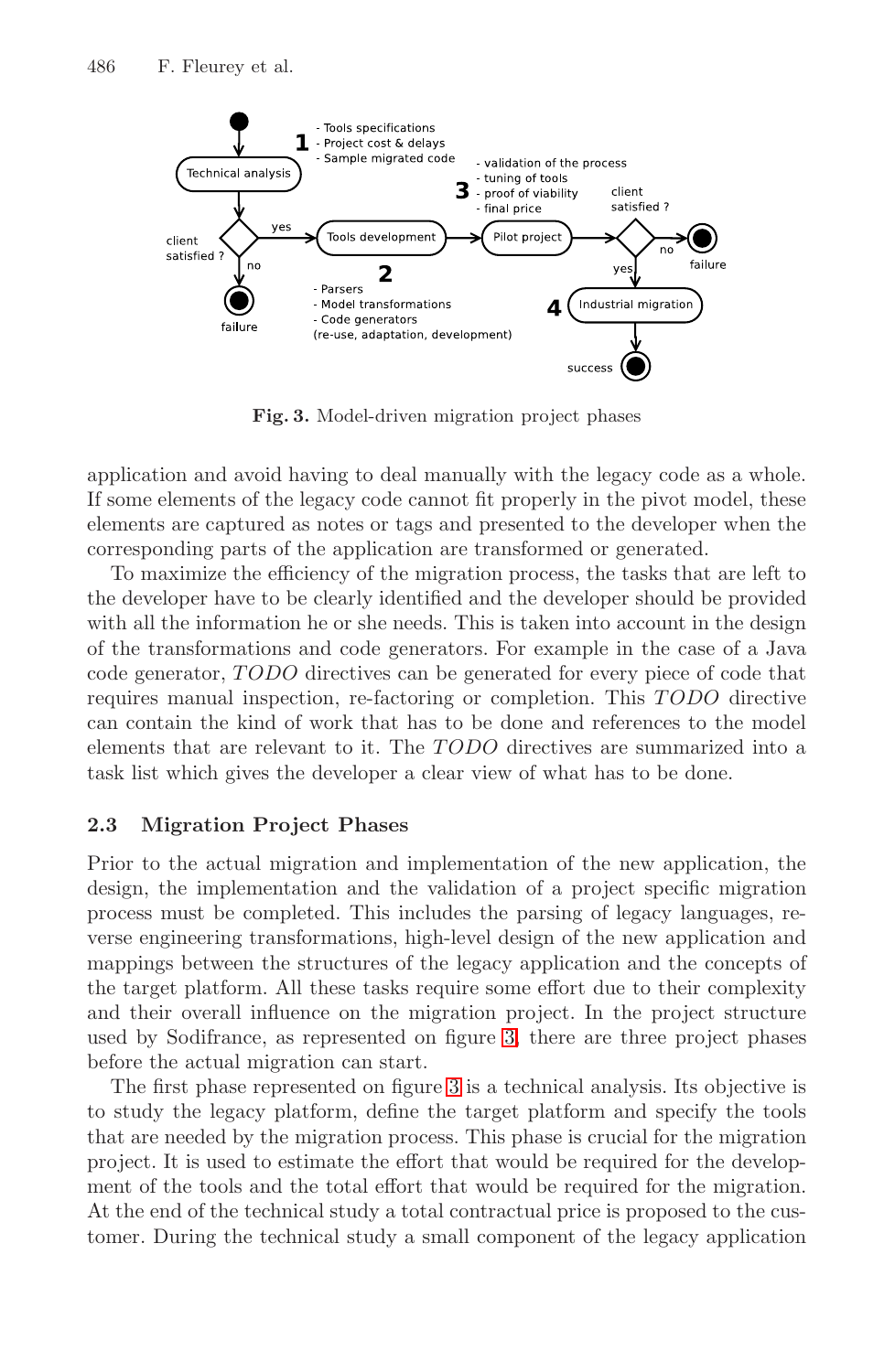is usually migrated using generic tools and manually completed to match the code that would be produced using the final tools. This serves as a test for the tool specifications and as a demonstration of the resulting code the customer can expect. If both the price proposed by Sodifrance and the quality of the migrated code are satisfactory to the customer, the project can carry on.

The second phase represented on figure 3 is a tool development phase. The objective is to develop all the tools that have been specified for the migration process. Most of the time the tools do not have to be developed from scratch but are rather re-used or adapted from previous projects. However, most of the time even if the language is the same, the language version and the coding style might be different and require some adaptation.

The third phase represented on figure 3 is a pilot project. The objective of the pilot project is to validate and fine tune the migration process and the tools it uses. It also serves as a demonstration of the viability of the process and allows measuring its efficiency precisely. During this phase, a component of the legacy application is used as a benchmark for the migration process. This component has to be chosen to be as representative as possible of the components of legacy application. In practice the development of the pilot project is truly a testing and debugging phase for the migration tools. For this reason it is usually a lot longer than the migration of a comparable component once the migration process is fully-functional. At the end of the pilot project, the customer is provided with a final price for the project and has a sample of how the new application would look like.

Projects seldom have to stop after the pilot project: the actual migration usually starts shortly afterwards. The preparation of a model-driven migration process can be quite long (the three phases described previously usually require around 6 months to complete but can last up to a year on specific projects such as the one described in section 4), but once the process is up and running, the migration rate can be far more rapid than with any competing techniques. This is discussed in section 5, but before that, the next section presents the modeldriven engineering tools used by Sodifrance to practically implement modeldriven migration.

## **3 Model-In-Action (MIA) Tool Suite**

Implementing the migration process presented in the previous section requires advanced, scalable and reliable tools for model transformation and code generation. For both the needs of migration project and development projects, Sodifrance has developed Model-In-Action (MIA) [1], a suite of model-driven engineering tools. This section gives a quick overview of these tools.

Figure 4 presents a simplified architecture diagram for the MIA tools. One of the essential requirement for a company like Sodifrance is to be able to adapt to any specific modeling technology used by their clients. In the design of MIA this has been taken into account by creating a generic modeling platform that can connect through various drivers to existing repositories and modelers. On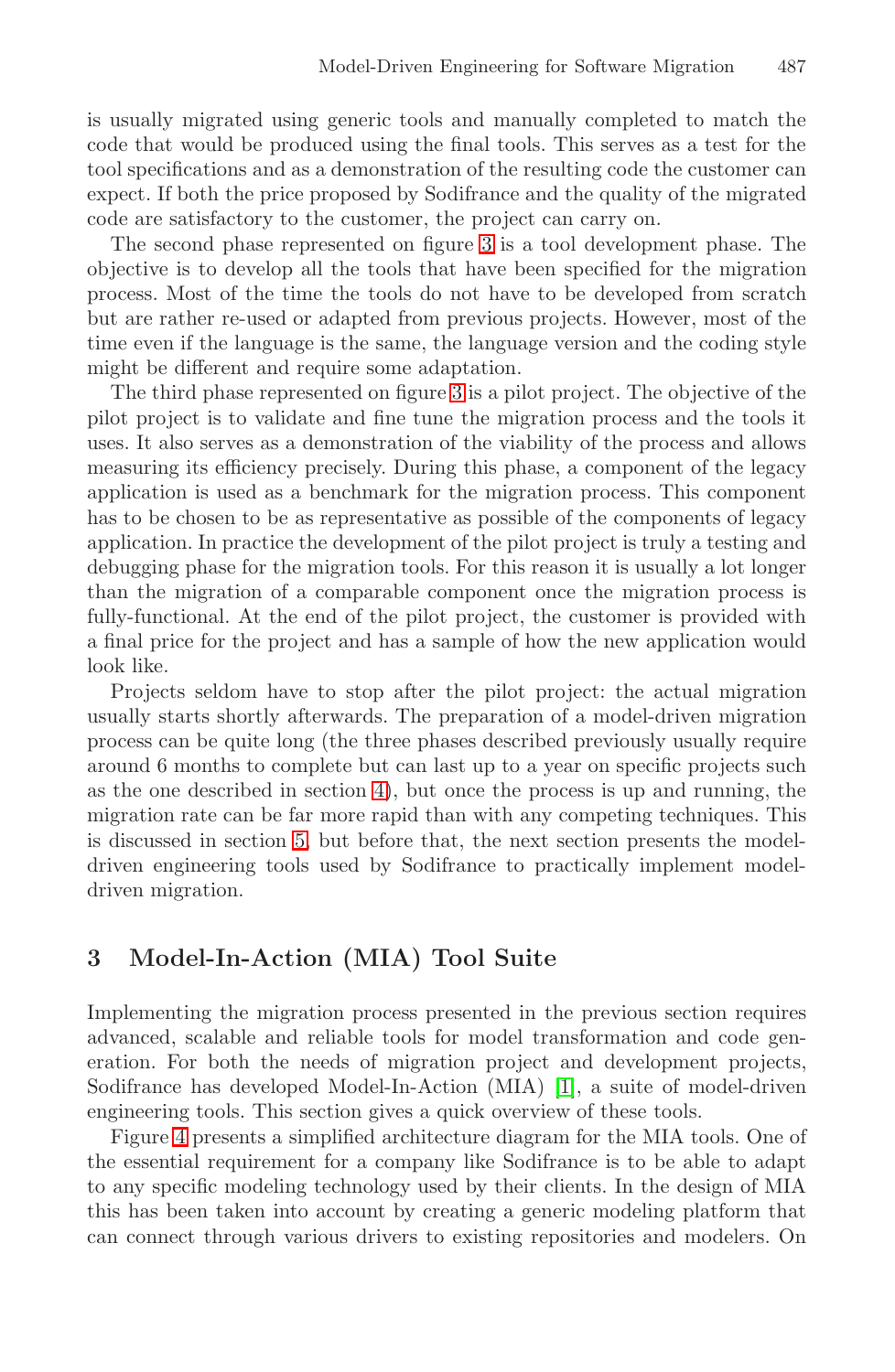

**Fig. 4.** Model-In-Action tool suite architecture

top of this generic modeling layer the suite is composed of two main products: *MIA-Transformation* for model-to-model transformation and *MIA-Generation* for code generation. Each of these tools is divided in three types of components:

- **–** Core engines for model transformations and code generation. These components are on top of the meta-modeling API and do not have any user interface. They are responsible for the execution of model transformations and code generators.
- **–** Development environments for model transformations and code generators (MIA Architect environments). These environments are used by software architects to design and implement the model transformations and code generators required by MDE projects.
- **–** User environments for model transformation and code generators (MIA developer environments). There are not only standalone versions of these tools but also plug-in versions that integrate directly in the IDEs and modelers of the software developers.

MIA-Transformation is a rule-based model-to-model transformation engine. A model transformation is defined by a set of rules defined between some input meta-models and some output meta-models. Each rule is composed of three elements:

- **–** A context: it corresponds to the set of declared variables and parameters.
- **–** A query: it is an expression that calculates the set of model elements to be processed by the rule.
- **–** An action: it can be a creation, a modification or a deletion of model elements and is performed for each model element returned by the query.

When using MIA-Transformation, alternative languages may be used for expressing transformation rules. MIA-Transformation includes both a fully declarative language (close to the declarative form of QVT) and an imperative language.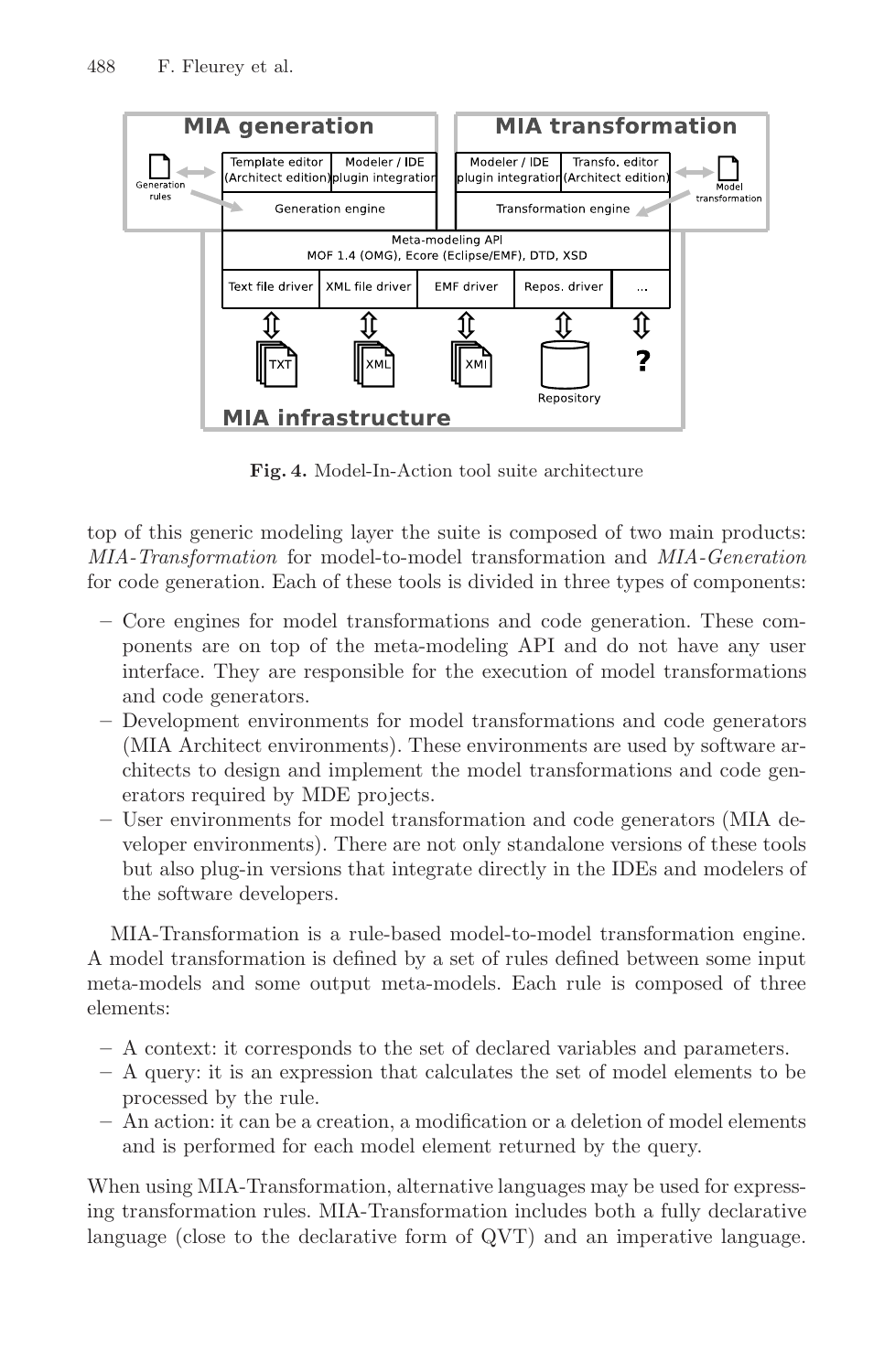The two languages can even be mixed in a single transformation rule: the query can be written using the declarative language and the action implemented imperatively. In addition, as rule based transformation has some limitations, it is possible to define transformation services in Java and use them in transformation rules.

MIA-Generation is a template based model-to-text transformation engine. The idea of MIA-Generation is to attach text generation scripts directly in metamodels in order to define how each model element should be generated. There are two kinds of scripts:

- **–** Templates that textually describe the piece of code to be generated.
- **–** Macros that allow more complex operations such as string handling or model navigation.

The macros are defined directly in Java and can be called from the template. The fact that the generation scripts are directly attached to the meta-model makes MIA text generators easy to understand, adapt and maintain. In addition, the generation engine can keep track of the execution of each generation script and the text it has produced. This provides the developer with all the information required to tune or fix a code generator.

## **4 Migration of a Large-Scale Banking Application**

This section reports on how the migration process described in section 2 is applied in the context of a large-scale banking application. The migration of this application is part of the modernization of the information systems of a French  $\text{bank}^1$ . The objective of the project was to migrate a mainframe system made of around a million lines of code to J2EE in order to ease the maintenance and future evolutions of the system. The overall system is composed of:

- **–** 42 applications (for a total of 800 forms and 7500 events)
- **–** 99 prints and exports using Cristal Report
- **–** 990 server services
- **–** 20 batch processes

Sodifrance (and their model-driven migration approach) was chosen by the bank for the migration of this system not only because of the quality assurance provided by the use of automation but also for pricing reasons. After an initial study of the project by Sodifrance and several competing companies, the price proposed by Sodifrance was significantly lower than the price of any brute-force redevelopment strategy (out-sourced or not). In the following, section 4.1 presents the customer's requirements and the migration process that has been developed, section 4.2 details the project schedule and section 4.3 discusses the problem of the validation of the migrated application.

<sup>1</sup> For confidentiality reasons, and for the protection of Sodifrance customers, this paper does not provide specific details on the migrated application.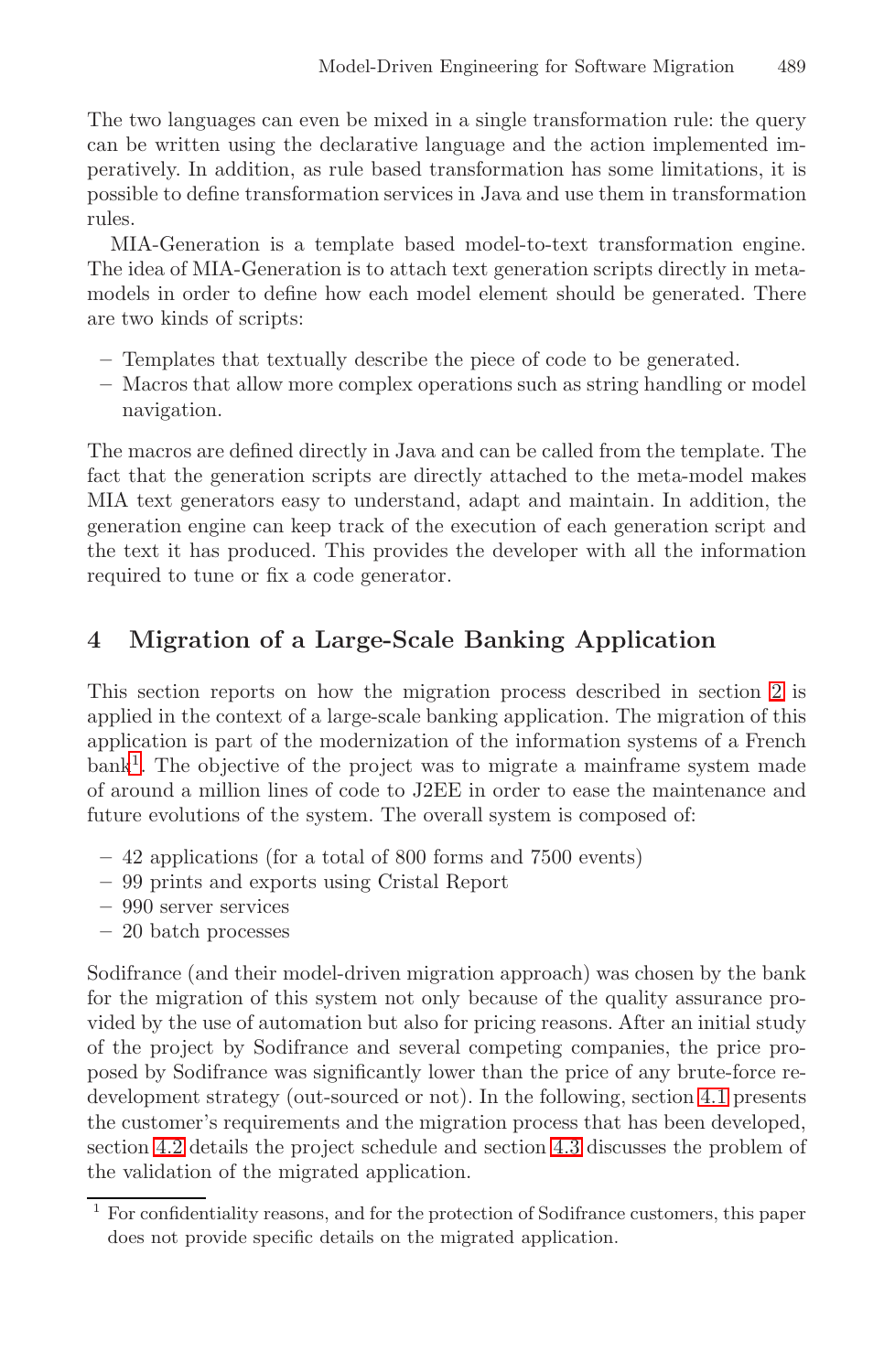

**Fig. 5.** Banking application migration process

#### **4.1 Specific Requirements and Migration Process**

For the modernization of its information system both the servers and the client applications of the bank had to be migrated. The whole legacy application had been developed using the COOLGEN IDE. COOLGEN provides an intermediate programming language and produces executable application by compiling this language to a combination of C code and COBOL code. For the modernization of the system, the servers had to be migrated to plain COBOL because the code generated by COOLGEN was difficult to maintain and had some performances issues. The 42 client applications had to be migrated from COOLGEN to J2EE web applications. The applications and the servers would communicate through a COBOL/Java middleware. The following focuses on the migration of the 42 client applications from COOLGEN to J2EE.

An important requirement of the customer for this project was the strict respect of its internal development standards. All the new applications developed by this bank are generated from Rational Rose UML models. All the models conform to a UML profile developed by the bank itself and specific code generators are used. As a result of the migration process the bank expected to be able to round-trip between models and code using its usual profiles, tools and code generators. The model-driven migration process had to be adapted to take this specific requirement into account.

Figure 5 presents the migration process that is applied to each of the 42 applications of the legacy system. Steps 1 and 2, which correspond to the parsing and reverse-engineering of the application, are similar to the two first phases of the general process presented in section 2. These two phases produce an ANT model of the legacy application which includes all the information contained in the code of the applications (windows, widgets, statements, expressions). Step 3 (also quite similar to the third step of the general process) does the mapping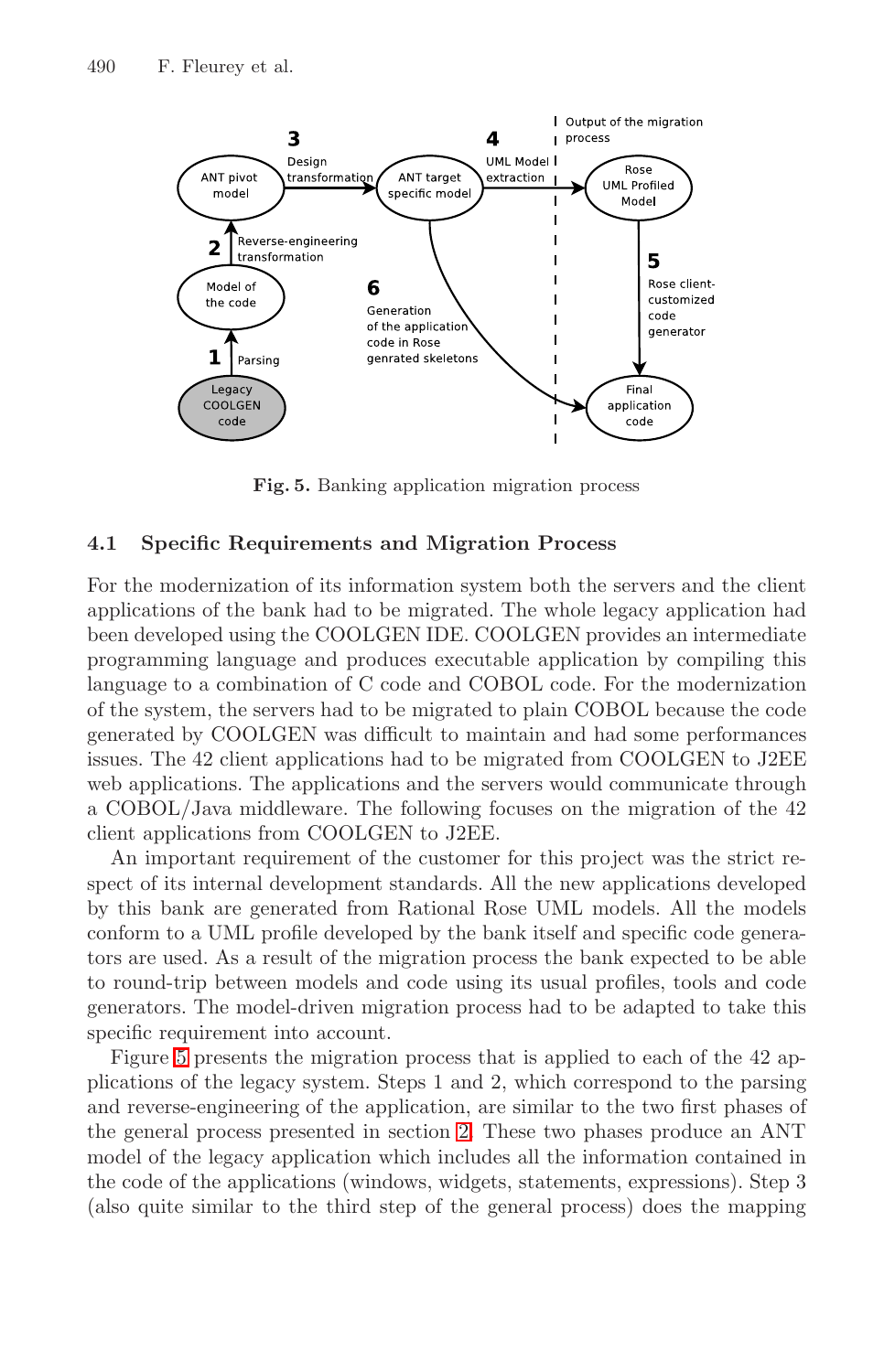

**Fig. 6.** Banking application migration time schedule and cost breakdown

between the source architectural concepts and the target ones to produce a complete platform specific model of the target application.

Steps 4, 5, and 6 of the process presented figure 5 are specific to the banking system migration and designed to produce customer-specific synchronized UML models and source code for the target application. Firstly, step 4 is a model transformation that extracts a UML-profiled model from the ANT application model. The elements of the target application, such as statements, that do not fit in the UML-profiled model are ignored. Then, step 5 consists in using the regular code generator used in all the development projects of the bank to produce code skeletons from the UML model. In regular projects these skeletons have to be filled manually but here the role of step 6 is to automatically generate the final application code in the code skeletons. The manual phase of the migration can then be carried out: the model transformations and the code generators have left notes in the UML model and comments in the code wherever a manual migration task has to be accomplished.

#### **4.2 Project Time Schedule and Cost Breakdown**

This section details the organization and cost breakdown for the banking system migration. The overall project required a total of 9315 days of work including 7815 for the migration of the 42 client applications. As discussed in section 2 any model-driven migration project has several mandatory initialization phases to design a specific migration process and adapt or develop the required tools. Figure 6 presents the scheduling and the cost (in terms of days of work) for each phase of the banking system migration project.

The first preliminary phase of the project is the technical study. In the case of the banking system it took 3 months and required a total of 209 days of work (which represents about 2.5% of the project effort). Then, the tool development phase and the pilot project took 7 months to complete and required an approximate effort of 800 days of work (around 10% of the project effort). For the pilot project, a representative client application has been chosen among the 42 application that had to be migrated. The delivery of the pilot project occurred 10 months after the beginning of the project and after about 12% of the project effort has been spent.

The important investment and delay before the first delivery is specific to model-driven migration. Moreover, because the preliminary tasks are difficult to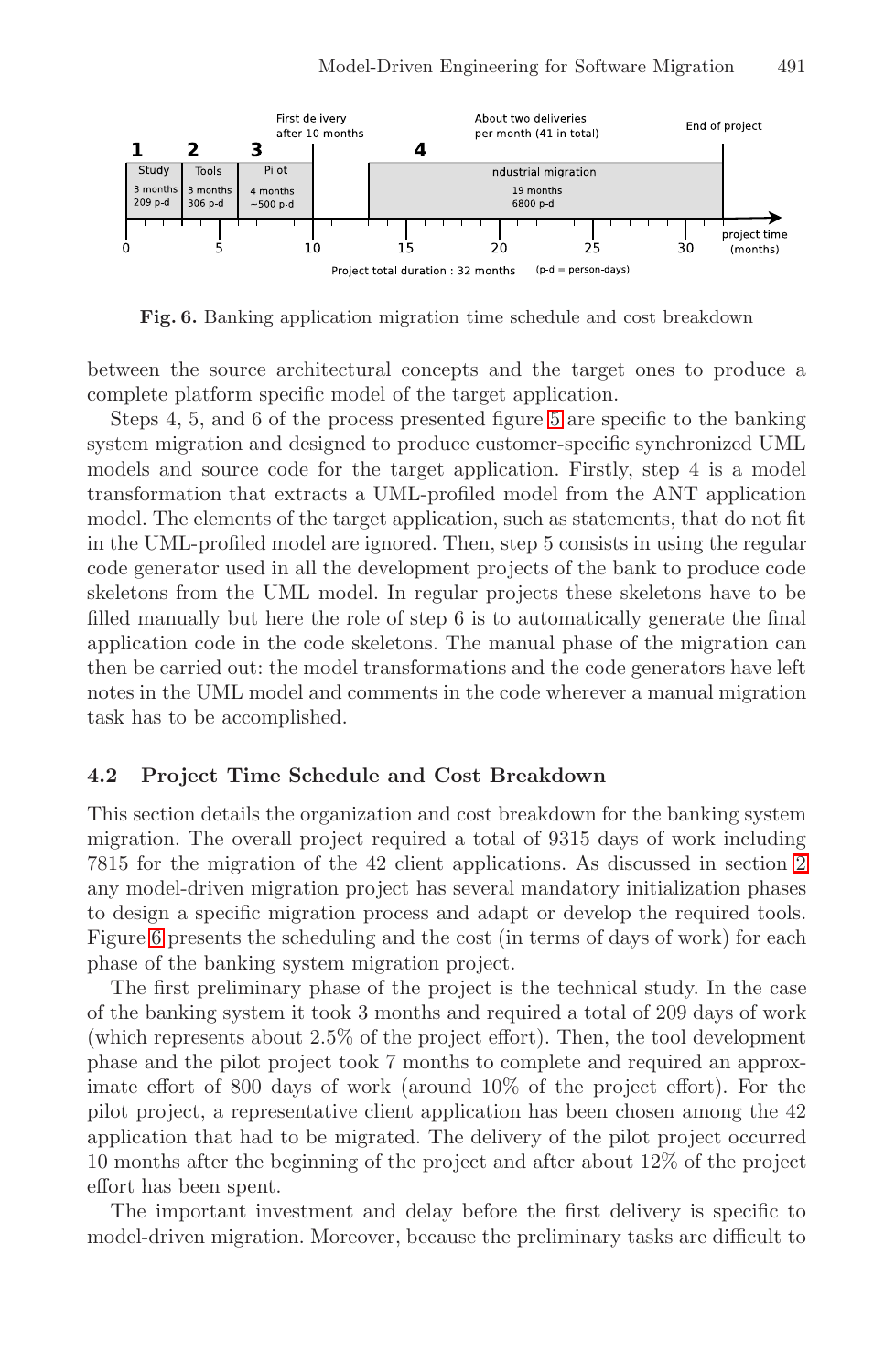parallelize and because the developers need to have a global view of the project to accomplish these tasks, using a large team of developers cannot really help reducing the duration of preliminary work. The developer team for these tasks have to be small (3 to 8 developers for most Sodifrance projects) and should include experts of the source platform, experts of the target platform and model transformation experts.

On the banking application the industrial migration of the 41 remaining application started 3 months after the end of the pilot project. This phase required a total of 19 months to complete. During this industrial phase of the project the migration is performed in parallel by three independent teams of around 15 developers each. Sodifrance migrates three applications at a time, and, during the 19 month period of the industrial migration an average of 2 deliveries are made per month. Contrary to the project preliminary phases that require a small developer team, the industrial migration duration can easily be shortened by increasing the number of developers.

#### **4.3 Validation and Quality Assurance**

Even with the use of automation, since there is still a significant part of the work done by hand, the migrated application has to be carefully validated in order to check its correctness, performance and integration in its new environment. In practice this is achieved thanks to a strict non-regression testing process. This test process is costly for the customers because they have to provide test cases together with the legacy applications and they have to perform acceptance testing<sup>2</sup>. It is also costly for Sodifrance who perform unit testing for the new application and uses the test cases provided with the legacy application to do regression testing. In the case of the banking application the total testing cost is around 3500 days of work (around 1000 days for unit testing and 2500 for regression testing). This represents 45% of the total project cost.

## **5 Discussion**

This section compares *model-driven migration* with brute-force *re-development* migration strategies. The most significant difference between the two approches is the significative *preliminary tasks* required by model-driven techniques. This section especially discusses the influence of these preliminary tasks on the schedule and cost breakdown of migration projects and shows that for projects over a critical size, the model-driven approach is more profitable than re-development.

Complete re-development has some advantages over automated migration. Firstly the development process is similar to the development of any application except that it has a fixed and non-ambiguous specification. This allows using efficient software engineering techniques which is reassuring and unsurprising

<sup>2</sup> The numbers provided in this section do not include this cost. Only the cost for Sodifrance is taken into account.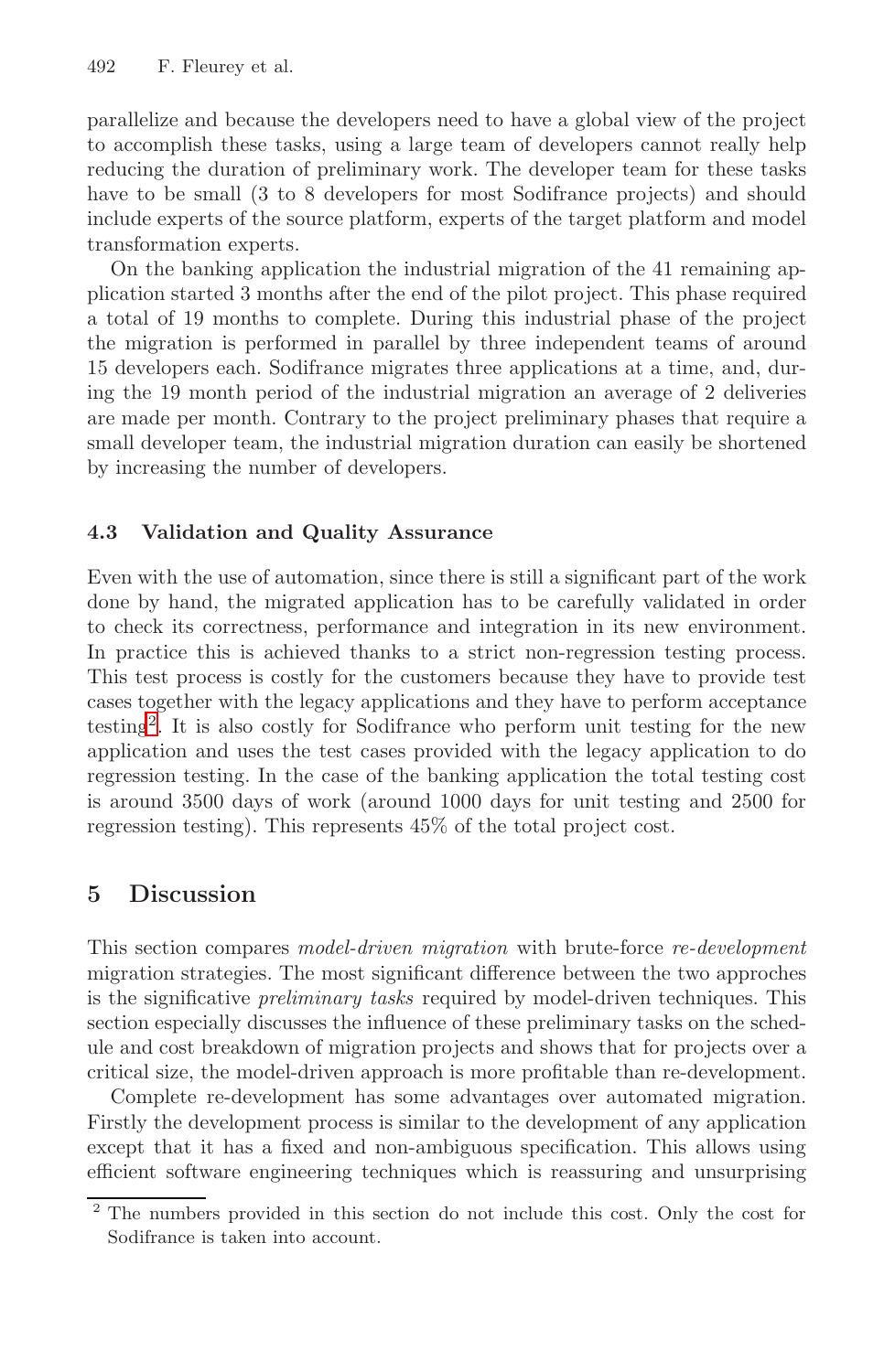

**Fig. 7.** Migrated code percentage in function of time

to the customer. Secondly, the target application can easily be re-designed, refactored and adapted to the new platform. Thirdly, evolutions to the legacy application can be taken into account in the design of the new application. All these advantages, most of the time combined with out-sourcing to cut workforce cost, allow full re-development to be a common option for modernization.

In this context, thanks to model-driven migration, Sodifrance has managed to provide a comparable quality of service at lower prices to its customers on a number of modernization projects.

#### **5.1 Migration Time Schedule**

Figure 7 compares re-developpment and model-driven migration with respect to the percentage of code migrated over time. For re-development the model we use is linear: the components of the legacy application are re-developed one by one. For model-driven migration the process is a little different: during the first stage of the project (1) the objective is to develop the tools that will be used to partially automate the migration. During this first stage no code of the new application is produced at all but once the tools are fully functional they typically allow generating about 70 percent of the final application code (2). The actual migration can then begin (3), each component of the legacy application is manually completed and delivered to the customer.

The most important difference between the two approaches is the first phase of the model-based process which is an investment in specific tools that will make the migration faster. One of the drawback of model-driven migration is that for an initial period of time, no final code is produced and thus nothing can be delivered to the customer. In the example of figure 7 the legacy application has been divided in 8 components. Using a re-development strategy, the first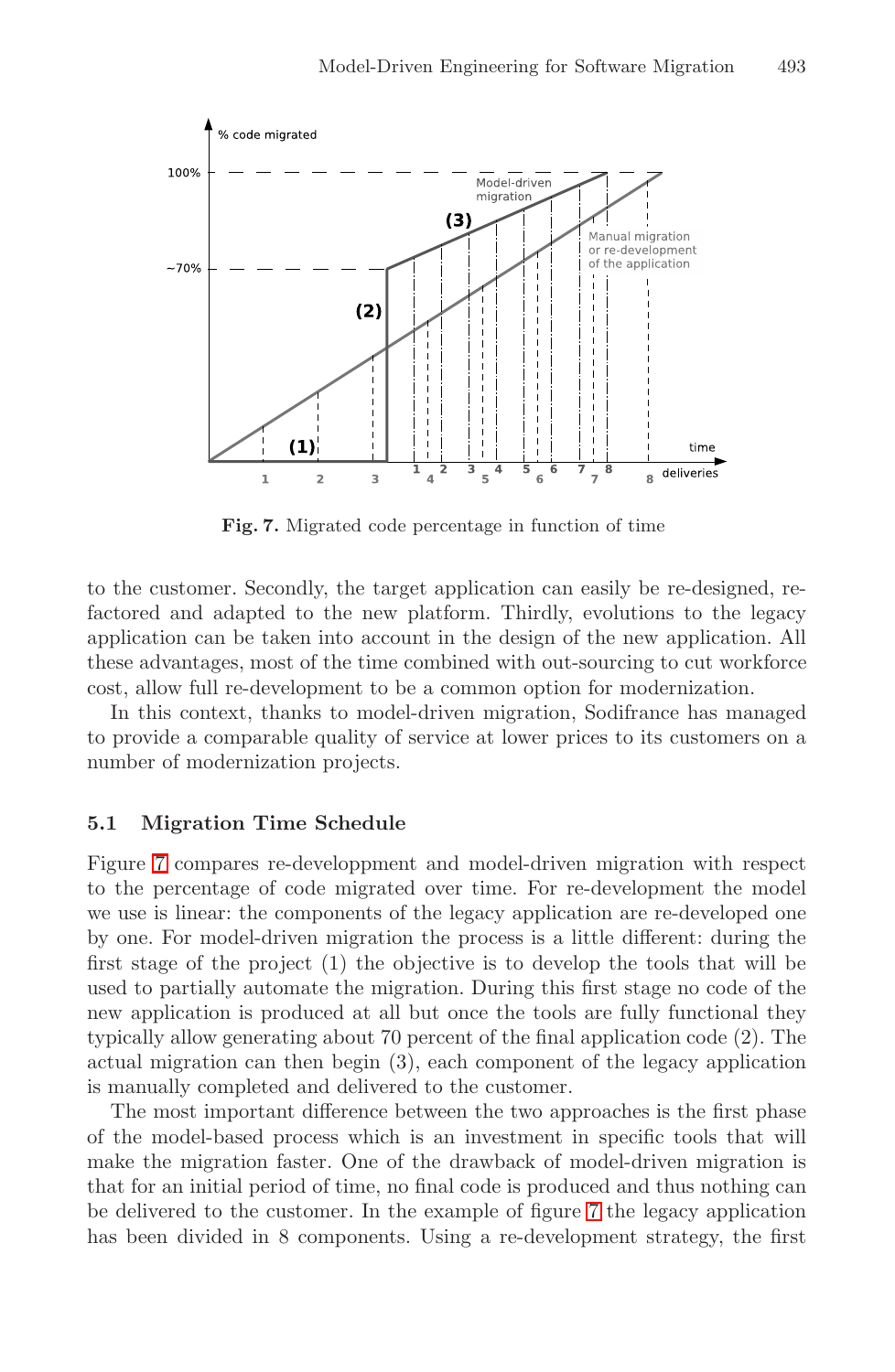

**Fig. 8.** Project cost in function of it size

component can be delivered to the customer just after the beginning of the project. On one the hand the first component is delivered after quite a long period of time: using model-driven migration, when the first component is delivered, 3 components have already been finished with re-development. But on the other hand, using model-driven migration, once the production of the new application has started, the delivery rate can be faster than for re-development. Eventually, the delivery of components developed using the model-driven approach can catch up with the delivery of re-developed components (this is the case for components 7 and 8 on the figure).

In the case of the banking application described previously, the preliminary tasks of the migration project required 10 months which represents about a third of the total project duration. From an economical point of view, more than 10% of the total migration cost was spent on these preliminary tasks. The next subsection discusses the profitability of this investment.

#### **5.2 Migration Cost Repartition**

To be profitable, the model-driven migration process must be applied on legacy applications that have a sufficient size. Indeed, the effort that has to be invested for developing migration tools mostly depends on the complexity of the input and output platforms but not on the volume of code that has to be migrated. Figure 8 presents an estimation of the cost of a migration project using both model-driven migration and re-development.

In the case of re-development the cost is directly proportional to the size of the legacy application. In the case of model-base migration, there is a fixed initial cost related to the development of tools which is complemented by a linear cost corresponding to manual migration efforts. The gradient of the function corresponding to model-driven migration is lower than the gradient for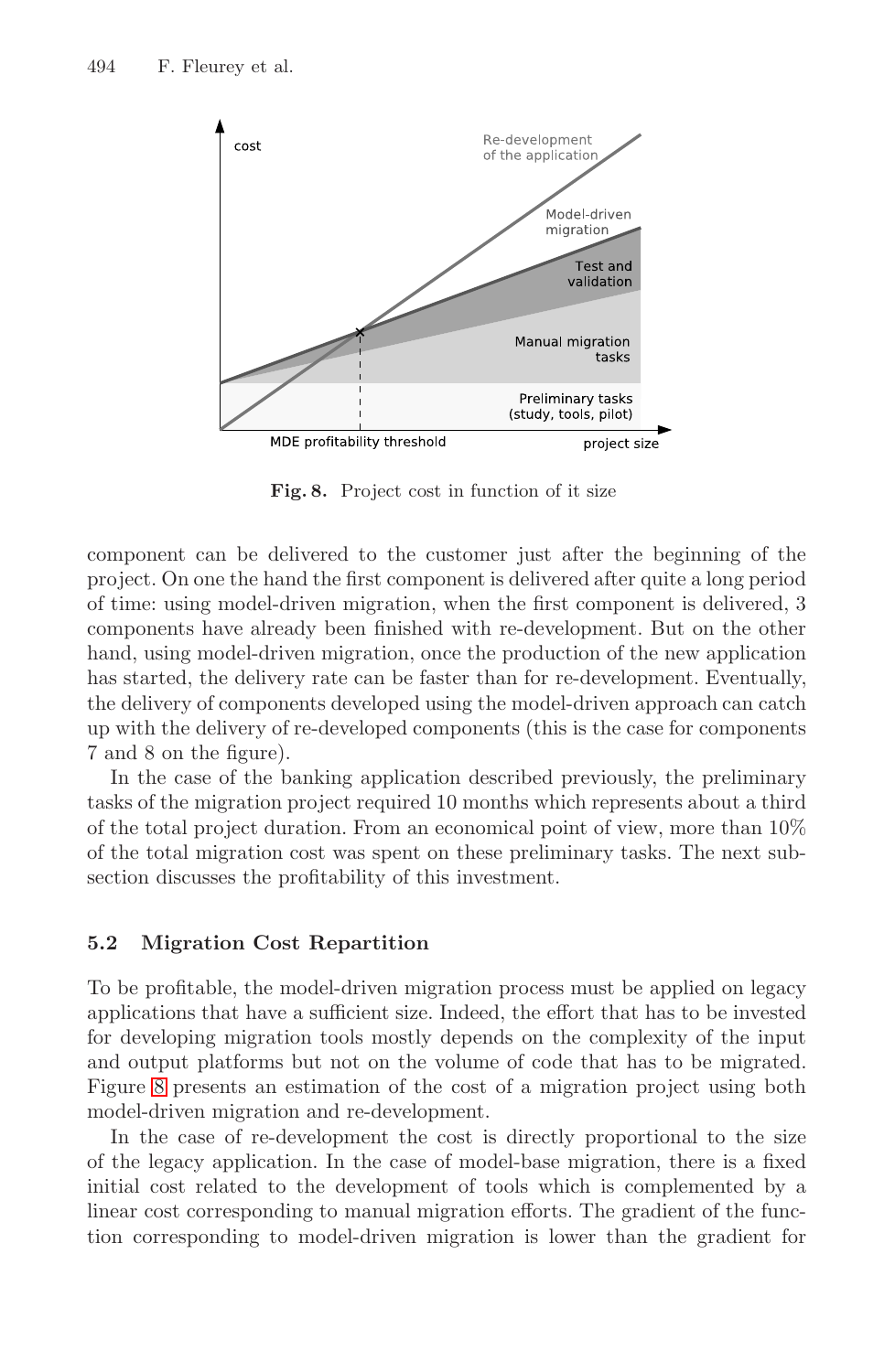re-development because using migration tools reduces the manual effort that has to be provided.

A general profitability threshold for model-driven migration cannot be estimated accuratly because it really depends on the ratio of tools that have to be developed for each project. In practice, the experience of Sodifrance on modeldriven migration shows that the profitability threshold for MDE in the context of migration is quite low. Even for projects that require about 1000 days of work, the initial overhead of developing tools pays off. On the migration of the large banking application described previously, Sodifrance estimated that the cost of re-development whould have been around twice the price of model-driven migration.

#### **5.3 Benefits and Limitation of Model-Driven Migration**

The primary advantage of model-driven migration is to partly automate the migration process. As discussed in the previous sections this allows Sodifrance to significantly lower the prices and duration of migration projects. This is the reason why Sodifrance is often chosen over competing companies that propose full re-development.

The second advantage is to allow for reuse between migration project. This is another element that allows cutting the cost of migration. All the transformations and tools that have been developed for a migration projects can be adapted to future project that have similar input or output platforms.

The first limitation of model-driven migration is a commercial limitation related to the cost and time consumed by preliminary tasks. In the project presented in section 4 the first delivery of migrated code occured after 10 months. This is a commercial issue because after the begining of the project the customer has to wait for a long time without seeing the progression of the project. To mitigate this issue, possible solution is to works in close collaboration with the IT department of the customer and, if possible, to include members of the customer company in the development team.

The second limitation is related to the cost of testing. This is not specific to model-driven migration but is a general problem in software migration. For the banking application discussed previously, testing represents 45% of the total migration cost. This cost does not include the cost of the production of regression tests and acceptance testing which are the responsability of the customer <sup>3</sup>. One of the reasons of the important cost of testing tasks is that, for most migration project, they are mostly handled manually. In the same way model-based techniques has been applied to smartly automate repetitives migration tasks, Sodifrance is now studying model-based regression testing using meta-modeling languages such as Kermeta [2] to reduce the cost of testing.

<sup>3</sup> The production of the tests is a cost that has to be taken into account by the client. However, this cost is usually far lower than the cost of providing the complete specifications required for full re-development.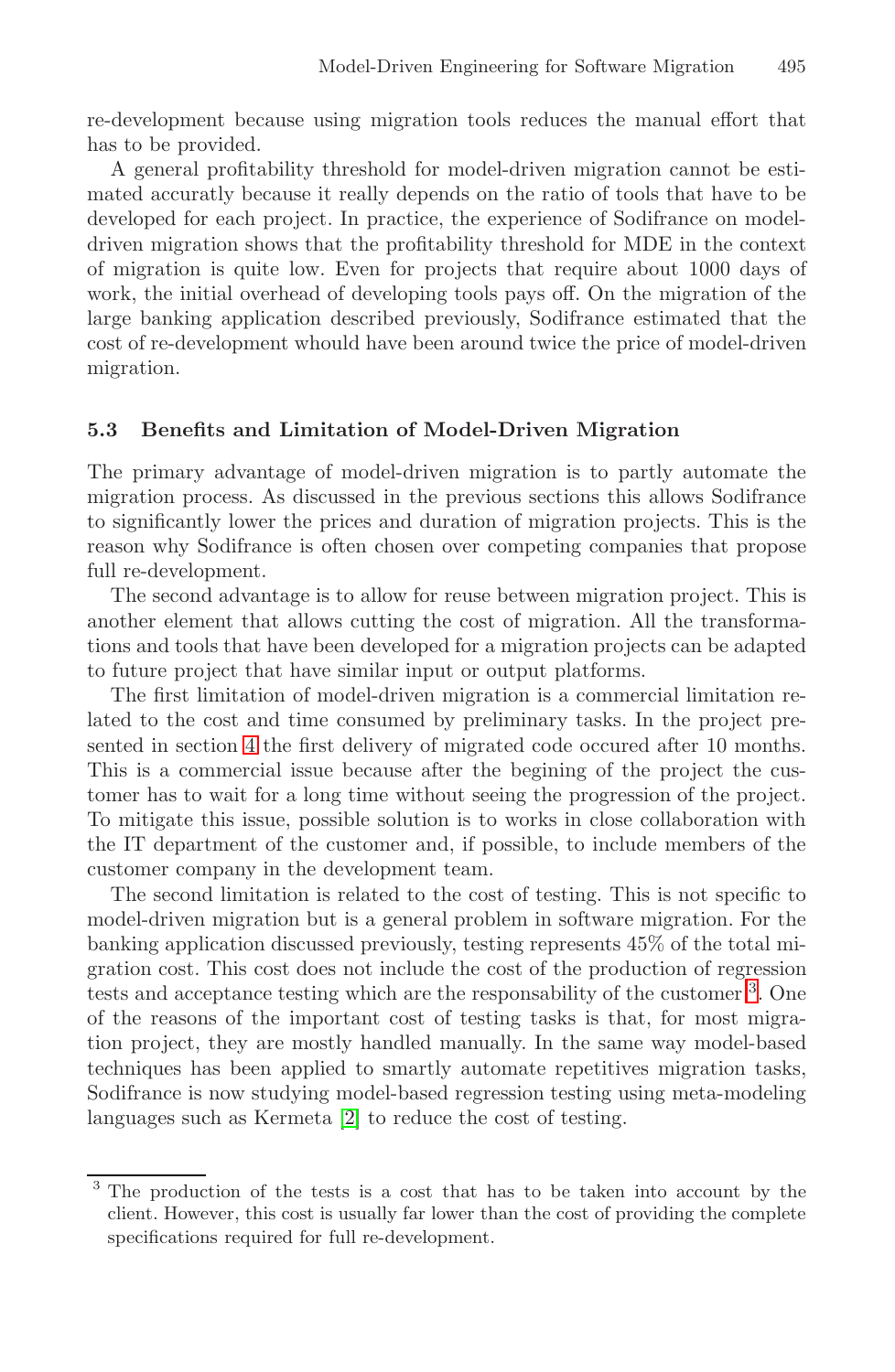## **6 Related Works**

Software modernizaton has been identified by the OMG as an important application field for model-driven architecture. The Architecture-Driven Modernization (ADM) is an OMG task force dedicated to this topic [3] that aims at building standard metamodels and tools for software modernization. Reus et al. in [4] propose a MDA process for software migration that is quite similar to ours. They parse the text of the original system and build a model of the abstract syntax tree. This model is then tranformed into a pivot language that can be translated into UML. A prototype automates parts of this process using Arc-Styler [5]. Bordbar et al. [6] propose a model-based approach for maintenance of data-centric systems. Their MDA approach improves the evolution and maintenance of databases in applications developed with java and modelled with UML. In [7], Zou transforms legacy code towards object-oriented languages. Parts of this process are implemented with automatic program transformations.

Another type of works related to the study presented in this paper concerns feedbacks from industrial projects that have applied model-driven approaches. In the last two editions of the MoDELS conference, two studies gave such feedback. In [8], Baker et al report on the significant improvements in productivity and reliability gained with MDE techniques and also present the remaining issues to profit more from those approaches. In [9], Staron presents a study on the requirements for the adoption of MDE in software industries. The paper reports on the observations of two companies that tried to MDE in their development process. In [10] M1 Global solution compares MDE and off-shore development. They conclude that MDE tool increased developer productivity by over 50 percent and advocate a combination of MDE for automatic production of a large part of the system and off-shore development for the parts that need to be manually developed.

## **7 Conclusion**

This paper has precisely presented a model-driven migration and modernization process developed by the Sodifrance company. We have detailed the process and the tools that automate this process. The paper has also dicussed the benefits introduced by MDE in terms of reuse and automation, and also the issues that are introduced to fully benefit from reusable transformations and generators. Finally we have showed that, even if the process is not fully automated and requires manual adaptation from one project to the other as well as manual implementation of some parts of the final application, it is still viable compared to manual re-development.

Even if model-driven engineering is already economically profitable for migration, there are still some important challenges that need to be tackled. A major issue in terms of human effort is testing. Today, regression test is used to validate the migration. However, the production of efficient regression test cases is manual, ad-hoc and difficult to evaluate. Future work consists in adding, in the